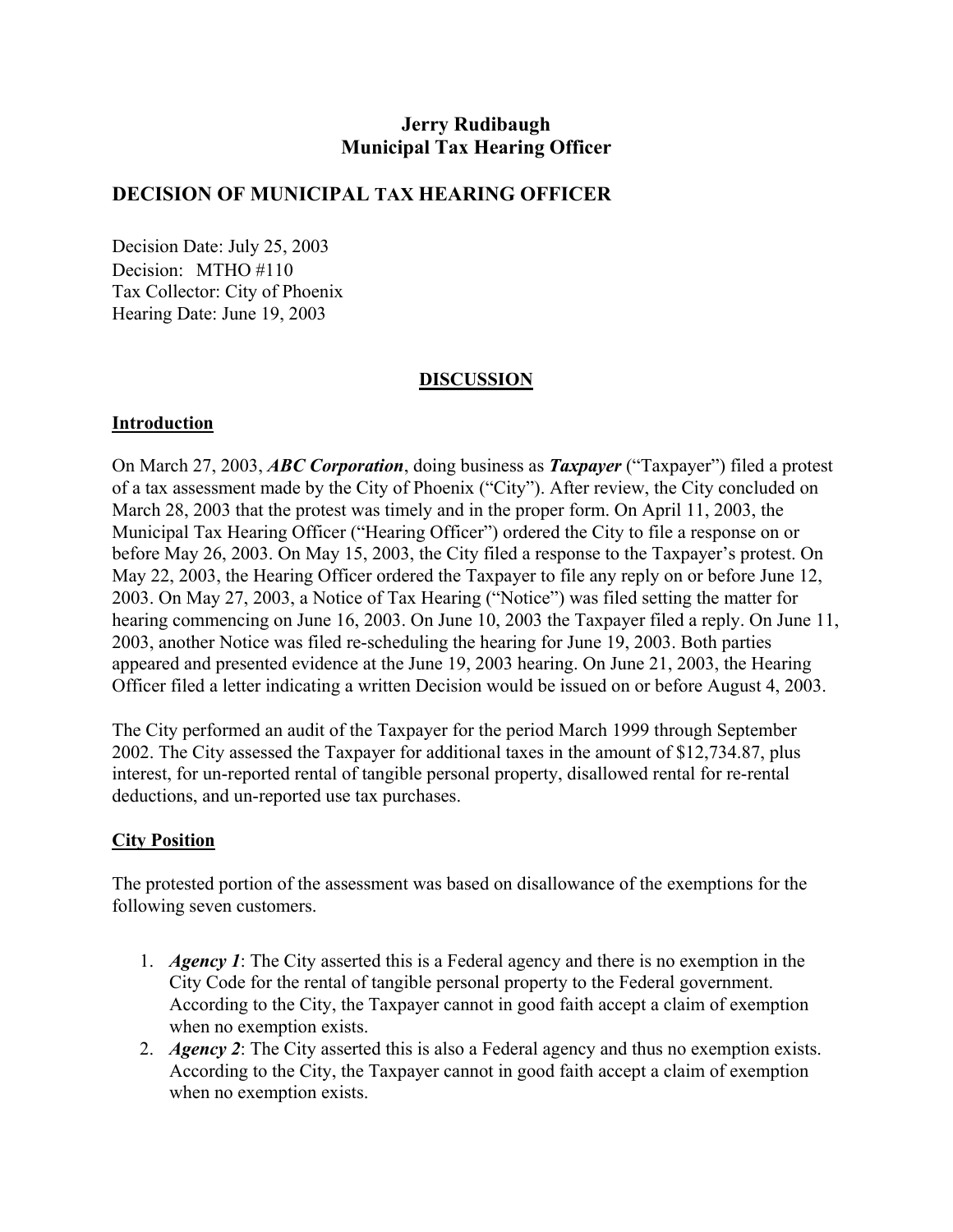- 3. *Club*: The City asserted that the Club requested a one-time exemption but were inadvertently made permanently exempt by the Taxpayer. In addition, the Club also claimed exemption for "Food, drink or condiments purchased by a restaurant business" and the Taxpayer does not sell such items.
- 4. *Health Co*: The City indicated that *Health Co* claimed exemption as a "qualifying health care organization". *Health Co* had explained on Form 5000 that the nature of its business was "Housing for Low Income Seniors". According to the City, the nature of *Health Co*'s business does not fit the definition of "Qualifying Hospital" because there is no nursing care or health related services. As a result, the City concluded the information on Form 5000 does riot support an exemption for *Health Co*.
- 5. *Roofing Co*: *Roofing Co* is a construction company that claimed an exemption for "Tangible personal property to be incorporated into a taxable construction project". According to the City, the invoices for *Roofing Co* showed they rented shop towels, floor mats and uniforms. The City argued that these items cannot be considered as being roofing materials. For that reason, the City disallowed this claimed exemption.
- 6. *Church*: The City asserted that the Form 5000 for the Church was incomplete. According to the City, there was no City license number, the nature of the Church's business was not stated, and there was no customer's signature. As a result, the City disallowed the claimed exemption for the Church.
- 7. *Food Co*: According to the City, *Food Co* operates food service facilities for other entities such as businesses or schools. *Food Co* has eighteen facilities in Arizona which do business with the Taxpayer. Seven exemption requests were provided to the Taxpayer by *Food Co*. The City asserted that none of the exemption certificates were properly completed. The certificates did not have either a State or City license number, or the precise nature of the purchaser's business, or the description and use of the property purchased/rented. Since the forms did not have the information required by the City, the forms were not acceptable to the City.

The City also opposed the Taxpayer's protest of the interest accrued. The City argued that pursuant to City Code Section 14-540 (a) ("Section 540") interest on tax found to be due cannot be waived or abated.

# **Taxpayer Position**

The Taxpayer protested the assessment of tax in the amount of \$9,922.70, plus interest, which was assessed for disallowed rental for re-rental transactions and rentals to a qualifying hospital. The Taxpayer asserted that Code Regulation 14-360.1 ("Regulation 360") provides that a claim of rental for re-rent is valid if the evidence is sufficient to persuade a reasonably prudent businessman that the transaction is believed to be in good faith a rental in the ordinary course of his business activity. The Taxpayer argued that the tax exemption certificates submitted by its customers to the Taxpayer were accepted in good faith and were based upon the Taxpayer's reasonable knowledge of the customers' use of the product.

After review of the City's response in this matter, the Taxpayer agreed with the City's disallowed exemption for the *Agency 1*, *Agency 2*, the Club, *Roofing Co*, and the Church. The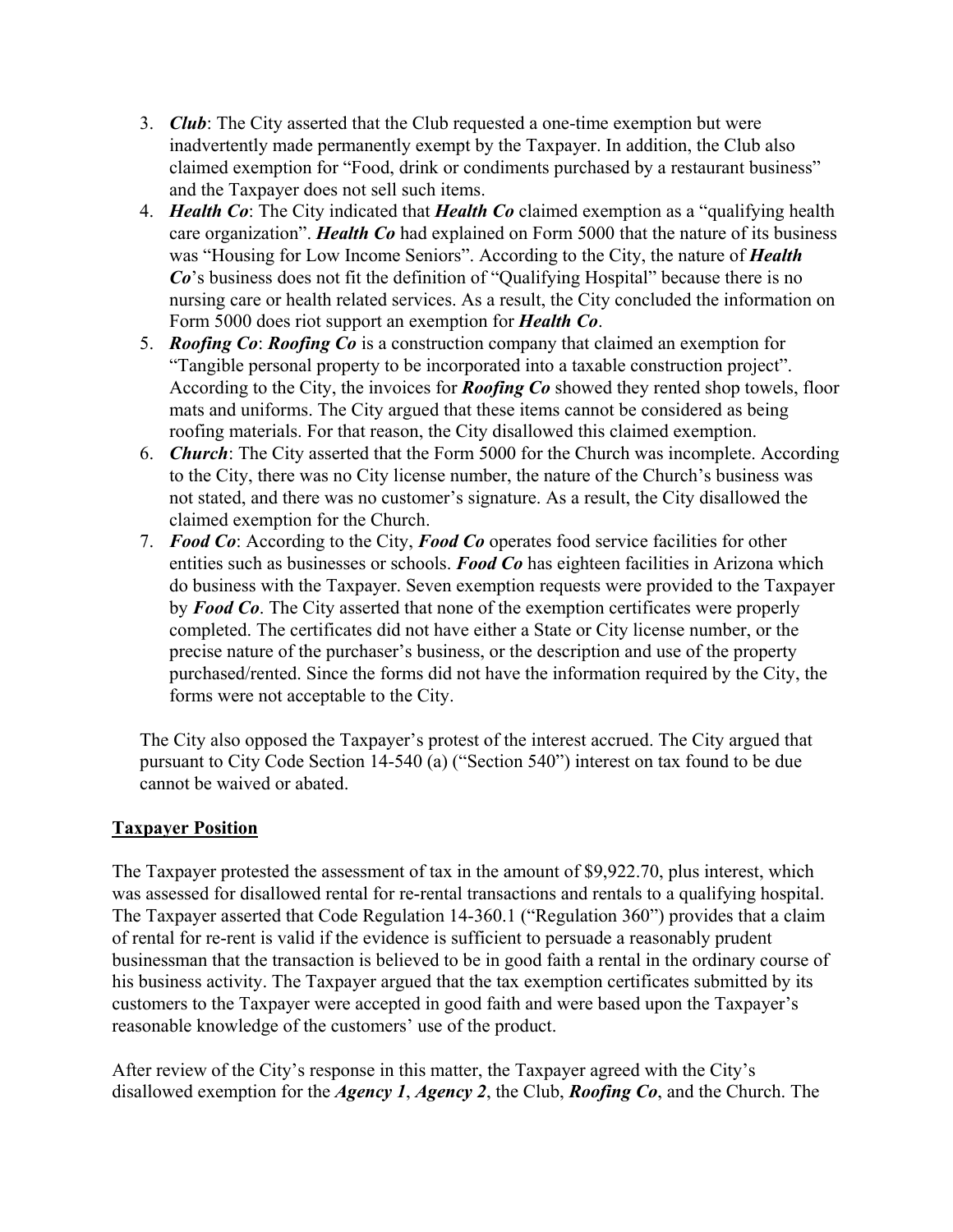Taxpayer continued to protest the disallowances for *Health Co* and *Food Co*. The Taxpayer obtained an updated Form 5000 whereby *Health Co* stated that it is an exempt qualifying health care organization. As to *Food Co*, the Taxpayer asserted that in good faith it accepted exemption certificates from *Food Co*. According to the Taxpayer, *Food Co* has provided exemption certificates indicating some of the linens are being re-rented. The Taxpayer argued that it reasonably believed that *Food Co*'s agreements with its customers include a provision relating to the re-rental or release of the items to *Food Co*'s customers.

#### **ANALYSIS**

The burden of proof is on the Taxpayer to demonstrate that an exemption was properly given. In this case, the Taxpayer has agreed with the City that the claimed exemption for the *Agency 1*, *Agency 2*, the Club, *Roofing Co*, and the Church were not proper. The Taxpayer's claimed exemption for *Health Co* was originally not reasonable because the Taxpayer failed to obtain sufficient information to persuade a reasonably prudent businessman that the sales were exempt. At the Hearing, the Taxpayer provided additional information from *Health Co* that would have persuaded a reasonably prudent businessman that *Health Co* was an exempt qualifying health care organization. As to the sales to *Food Co*, we are not convinced that a reasonably prudent businessman would have been persuaded that linen would be re-rented by a business operating a food services business. Further, the Taxpayer failed to obtain all the necessary information on the exemption certificates obtained form *Food Co*. As a result, the Hearing Officer must conclude that the Taxpayer has failed to meet its burden of proof of demonstrating the sales to *Food Co* were exempt sales. As to the protest of the interest, the Hearing Officer only has the authority to waive or abate interest if the underlying tax is disallowed. In this case, the only interest that can be waived or abated is that associated with the tax on the sales to *Health Co*.

#### **FINDINGS OF FACT**

- 1. On March 27, 2003, the Taxpayer filed a protest of a tax assessment made by the City.
- 2. After review, the City concluded on March 28, 2003 that the protest was timely and in the proper form.
- 3. On April 11, 2003, the Hearing Officer ordered the City to file a response to the protest on or before May 26, 2003.
- 4. The City filed a response on May 15, 2003.
- 5. On May 22, 2003, the Hearing Officer ordered the Taxpayer to file any reply on or before June 12, 2003.
- 6. On May 27, 2003, a Notice was filed setting the matter for hearing commencing on June 16, 2003.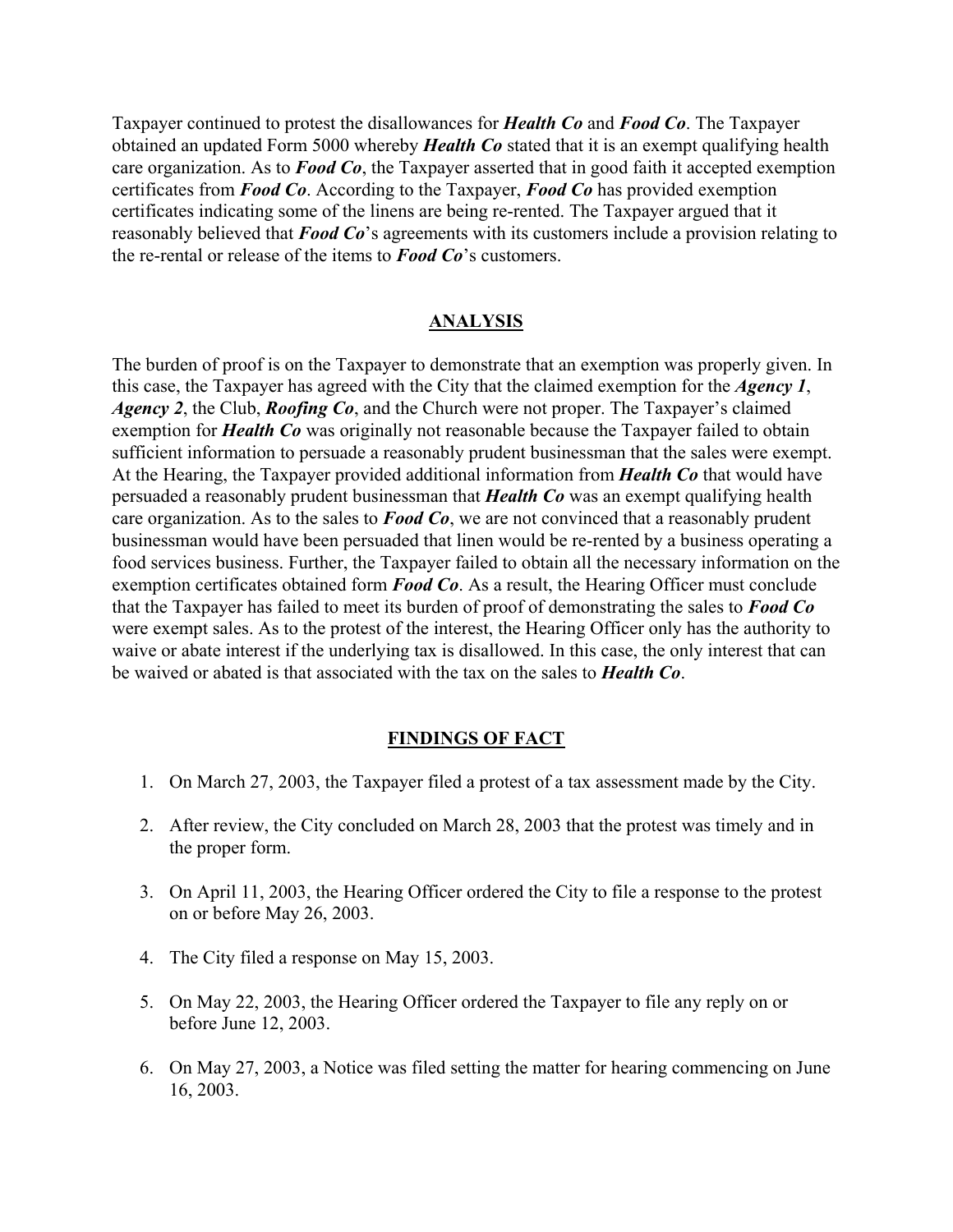- 7. On June 10, 2003, the Taxpayer filed a reply.
- 8. On June 11, 2003, another Notice was filed re-scheduling the hearing for June 19, 2003.
- 9. Both parties appeared and presented evidence at the June 19, 2003 hearing.
- 10. On June 21, 2003, the Hearing Officer filed a letter indicating a written Decision would be issued on or before August 4, 2003.
- 11. The City performed an audit of the Taxpayer for the period March 1999 through September 2002.
- 12. The City assessed the Taxpayer for additional taxes in the amount of \$12,734.87, plus interest, for un-reported rental of tangible personal property, disallowed rental for rerental deductions, and unreported use tax purchases.
- 13. The Taxpayer protested the assessment of tax in the amount of \$9,922.70, plus interest, which was assessed for disallowed rental for re-rental transactions and rentals to a qualifying hospital.
- 14. After review of the City's response in this matter, the Taxpayer agreed with the City's disallowed exemption for the *Agency 1*, *Agency 2*, the Club, *Roofing Co*, and the Church.
- 15. The Taxpayer obtained an updated Form 5000 whereby *Health Co* stated that it is an exempt qualifying health care organization.
- 16. *Food Co* operates food service facilities for other entities such as businesses or schools
- 17. *Food Co* provided exemption certificates indicating some of the linens are being rerented.
- 18. The exemption certificates provided by *Food Co* did not have either a State or City license number, or the precise nature of the purchaser's business, or the description and use of the property purchased/rented.

## **CONCLUSIONS OF LAW**

- 1. Pursuant to ARS Section 42-6056, the Municipal Tax Hearing Officer is to hear all reviews of petitions for hearing or redetermination under the Model City Tax Code.
- 2. The Taxpayer was in the business of renting tangible personal property.